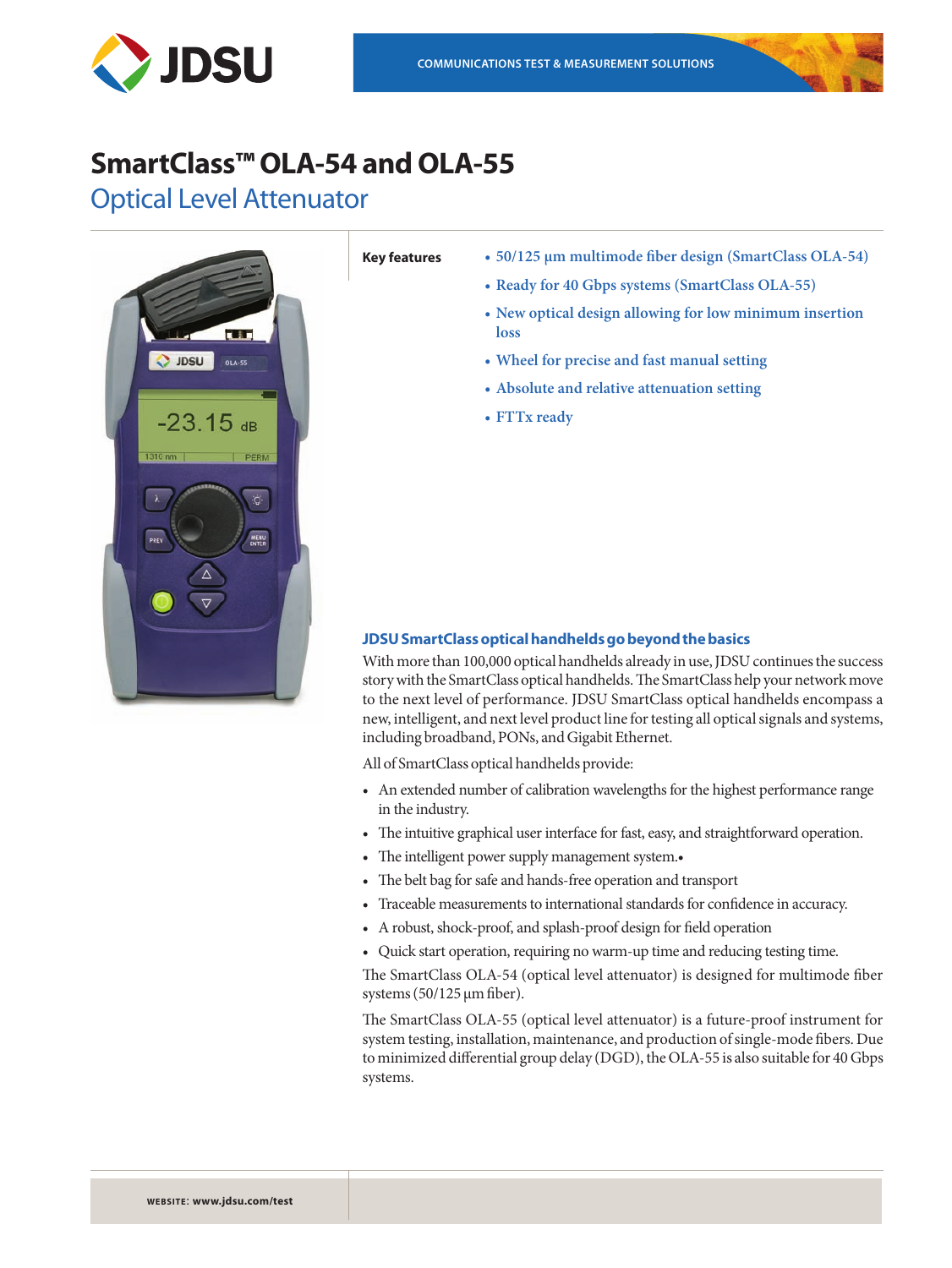# 2

# **Accessories**



OCK-10 Optical Connector Cleaning Kit (accessory)



OVF-1 Visual Fault Locator (accessory)



Optical adapters (BN 2150) for laser source output



Worldwide compatible AC adapter (SNT-121A)

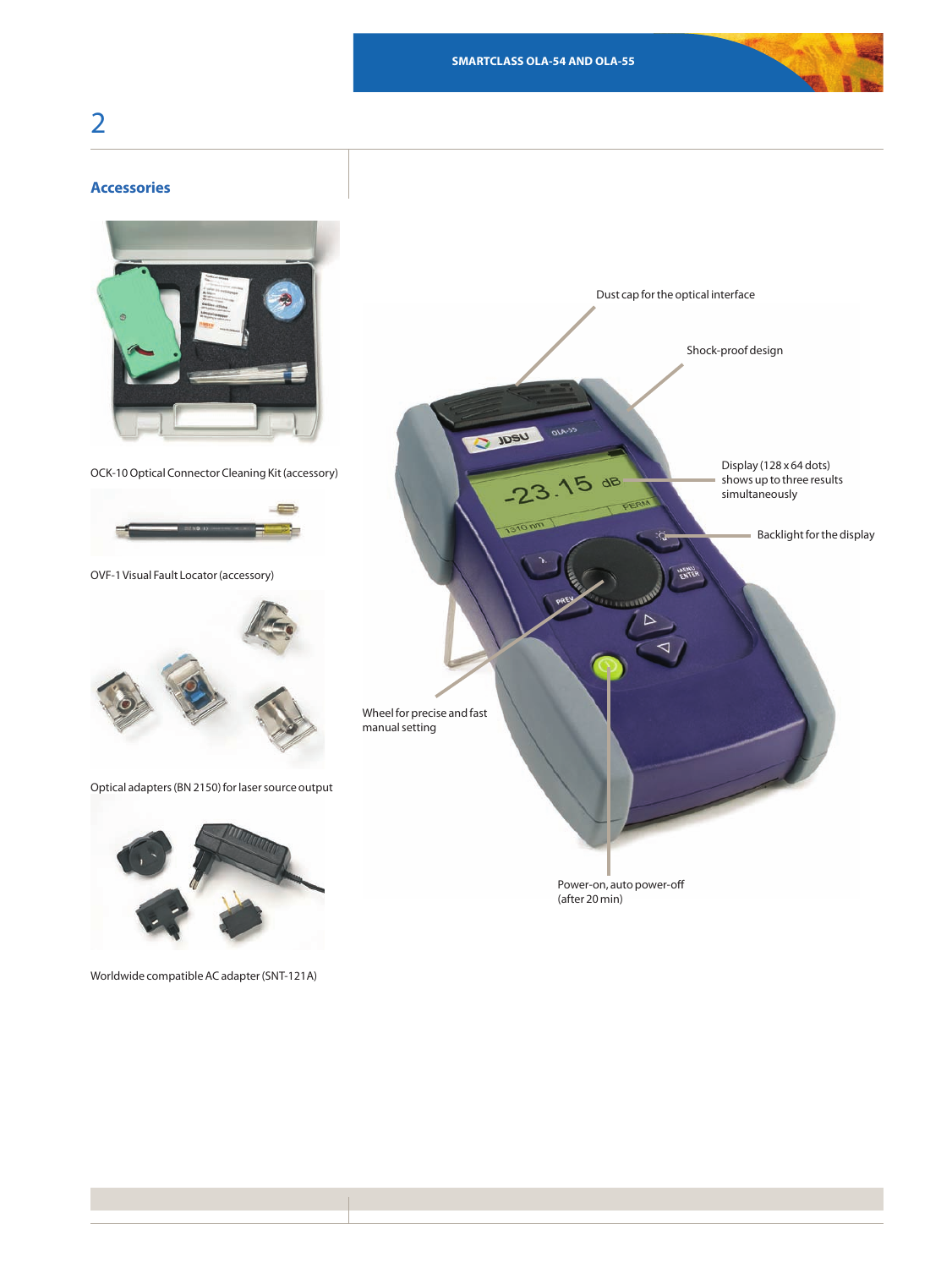#### **Specifications**

|                                                     | <b>SmartClass OLA-54</b>               | <b>SmartClass OLA-55</b>               |  |
|-----------------------------------------------------|----------------------------------------|----------------------------------------|--|
|                                                     | BN 2280/41 Multimode                   | BN 2280/01 Single-mode                 |  |
|                                                     |                                        | BN 2280/21 Single-mode APC             |  |
| Adjustable wavelength range                         | 750 to 1350 nm in 1 nm increments      | 1260 to 1650 nm in 1 nm increments     |  |
| Fiber type                                          | $50/125 \mu m$                         | $9/125 \mu m$                          |  |
| Calibrated wavelengths                              | 850 nm, 1300 nm                        | 1310 nm, 1550 nm, 1625 nm              |  |
| Display range $(1)$                                 | $<$ 2.5 to 55 dB                       | 2.0 to 60 dB                           |  |
| Minimum insertion loss <sup>(1)</sup>               | $<$ 2.5 dB                             | $<$ 2.0 dB                             |  |
| Linearity                                           | ± 0.2                                  | ± 0.2                                  |  |
| Repeatability of attenuation setting <sup>(2)</sup> | $\pm$ 0.1 dB                           | $\pm$ 0.1 dB                           |  |
| Total attenuation accuracy <sup>(1)</sup>           | typ. $\pm$ 0.8 dB                      | $\pm$ 0.8 dB                           |  |
| Setting type                                        | Continuous over the entire range       | Continuous over the entire range       |  |
| <b>Function</b>                                     | <b>Bi-directional</b>                  | <b>Bi-directional</b>                  |  |
| Displayed value <sup>(1)</sup>                      | Absolute or relative attenuation value | Absolute or relative attenuation value |  |
| Max. permitted level                                | $+20$ dBm                              | $+23$ dBm                              |  |

(1) Including connectors (to IEC874-1, method 6), depending on quality of the connectors applied to the OLA (2) Excluding remating

### **General data**

#### **Display**

| Illuminated graphical display, resolution of $128 \times 64$ dots. |    |
|--------------------------------------------------------------------|----|
| Results displayed in                                               | dB |
| Backlight function switchable via a separate key                   |    |

#### **Connector**

Optical connector interchangeable adapter from BN 2150/00.xx range is suitable for measurements on flat or angled physical contact systems

#### **Power supply**

Four dry batteries Mignon/AA, 1.5 V or NiMH rechargeable cells Mignon/AA, 1.2 V Operating time from dry batteries  $>$ 300 h Batteries/NiCd/NiMH power saving: The instrument switches off automatically after  $\sim$  20 min (function can be disabled) AC line operation via separate AC adapter Integrated fast battery charging function (2 hours) External 12 V DC operating via an AC adapter or a 12 V car battery adapter

#### **Electromagnetic compatibility**

Corresponds to IEC 61326 (CE conformance)

#### **Calibration**

| Suggested calibration interval | 3 years |
|--------------------------------|---------|
|                                |         |

#### **Ambient temperature**

| Nominal range of use  | $-10^{\circ}$ C to $+55^{\circ}$ C |
|-----------------------|------------------------------------|
| Storage and transport | $-40^{\circ}$ C to $+70^{\circ}$ C |

#### **Dimensions and Weight**

| $W \times H \times D$ approximately | $95 \times 60 \times 195$ mm                |
|-------------------------------------|---------------------------------------------|
|                                     | $(3.74 \times 2.36 \times 7.68 \text{ in})$ |
| Weight approximately                | 500 q (1.1 lb)                              |